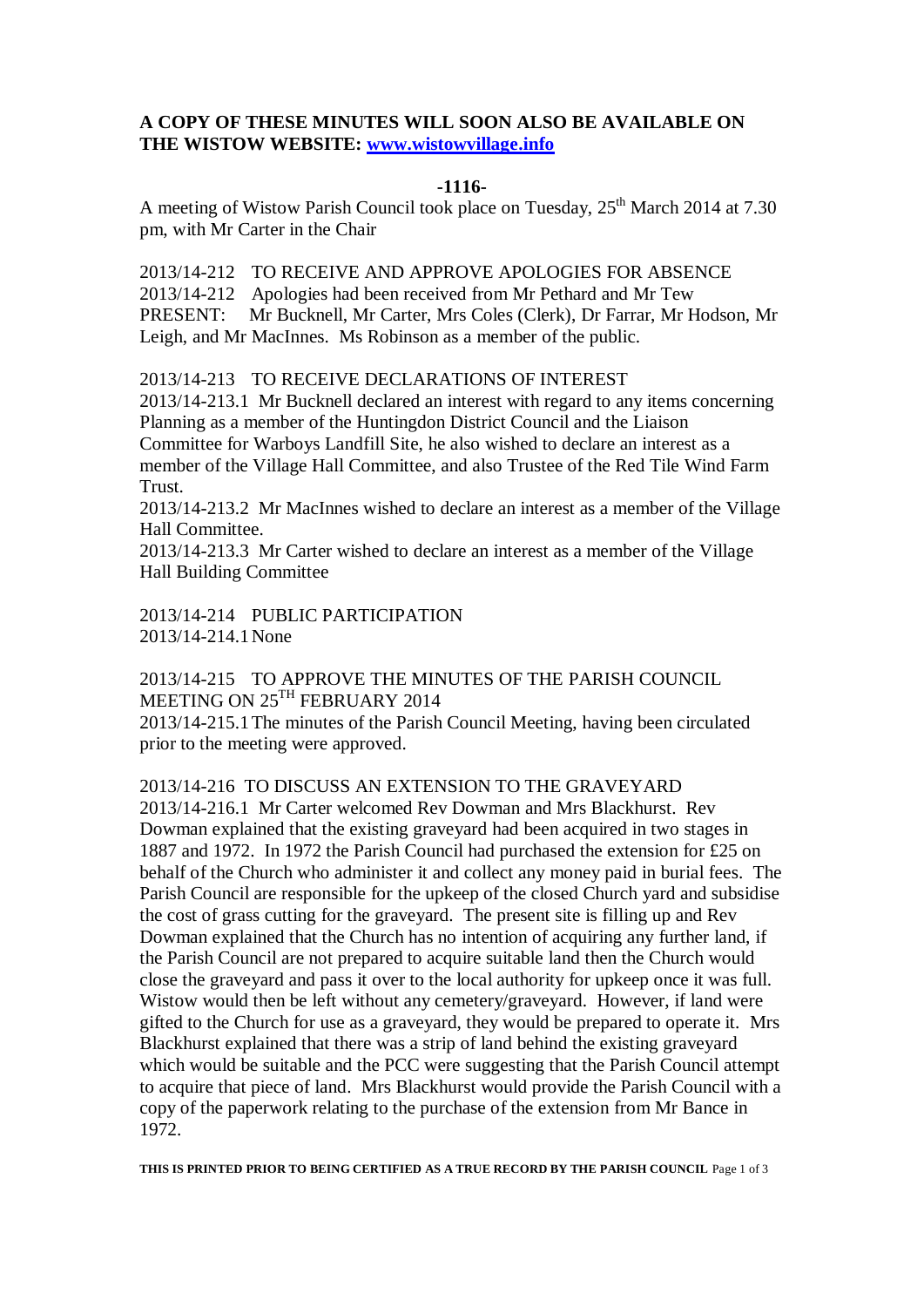Mr Carter thanked Rev Dowman and Mrs Blackhurst for coming and once the archived paperwork had been received the Parish Council would discuss the matter further.

# 2013/14-217 MATTERS FOR INFORMATION ONLY

The items listed on the agenda were noted with no further comments

## 2013/14-218 POLICING MATTERS

2013/14-218.1 The Speedwatch team are now trained and ready to work unsupervised. Speedwatch signs were due to be installed at both entrances to the village, this will mean that the portable warning signs will not need to be erected during each session.

2013/14-218.2 Mr Bucknell reported that crime figures had dropped again but were expected to increase during April. There was no date for the next Forum.

2013/14-219 REPORTS FROM COUNTY AND DISTRICT COUNCILLORS 2013/14-219.1 Mr Tew and Mr Pethard had sent their apologies. Mr Bucknell would not be reporting as it was the run up to the elections.

## 2013/14-220 FINANCE

a) to approve the financial statement and cashflow prediction for 2013/14 2013/14-200.1This had been circulated to Councillors present prior to the meeting and was unanimously agreed.

| b) to approve payment of outstanding amounts : |            |
|------------------------------------------------|------------|
| Jamie Telling, bus shelter                     | £1370.00   |
| Cambs Water, standpipe for cemetery            | £ 14.30    |
| NetWorld Sports                                | £ $66.20$  |
| Cambs County Council, speedwatch               | £ $165.60$ |
| Douglas Tonks, quarterly salary                | £ 636.05   |
|                                                |            |

The meeting wished to minute how pleased they are with the repairs to the bus shelter and that Mr Telling would be contacted to quote for any future work.

c) Audit papers had been received and will be completed as soon as the bank statements are received.

d) A draft budget was approved, once amended to show precept income in two parts

e) Financial briefings from NALC had been read but no action was needed

### 2013/14-221 CORRESPONDENCE

2013/14-221.1A receipt and thank you had been received from the Woodlands Centre 2013/14-221.2 Registration of the playing field as a field in trust had been completed and a plaque to commemorate this has been received.

**THIS IS PRINTED PRIOR TO BEING CERTIFIED AS A TRUE RECORD BY THE PARISH COUNCIL** Page 2 of 4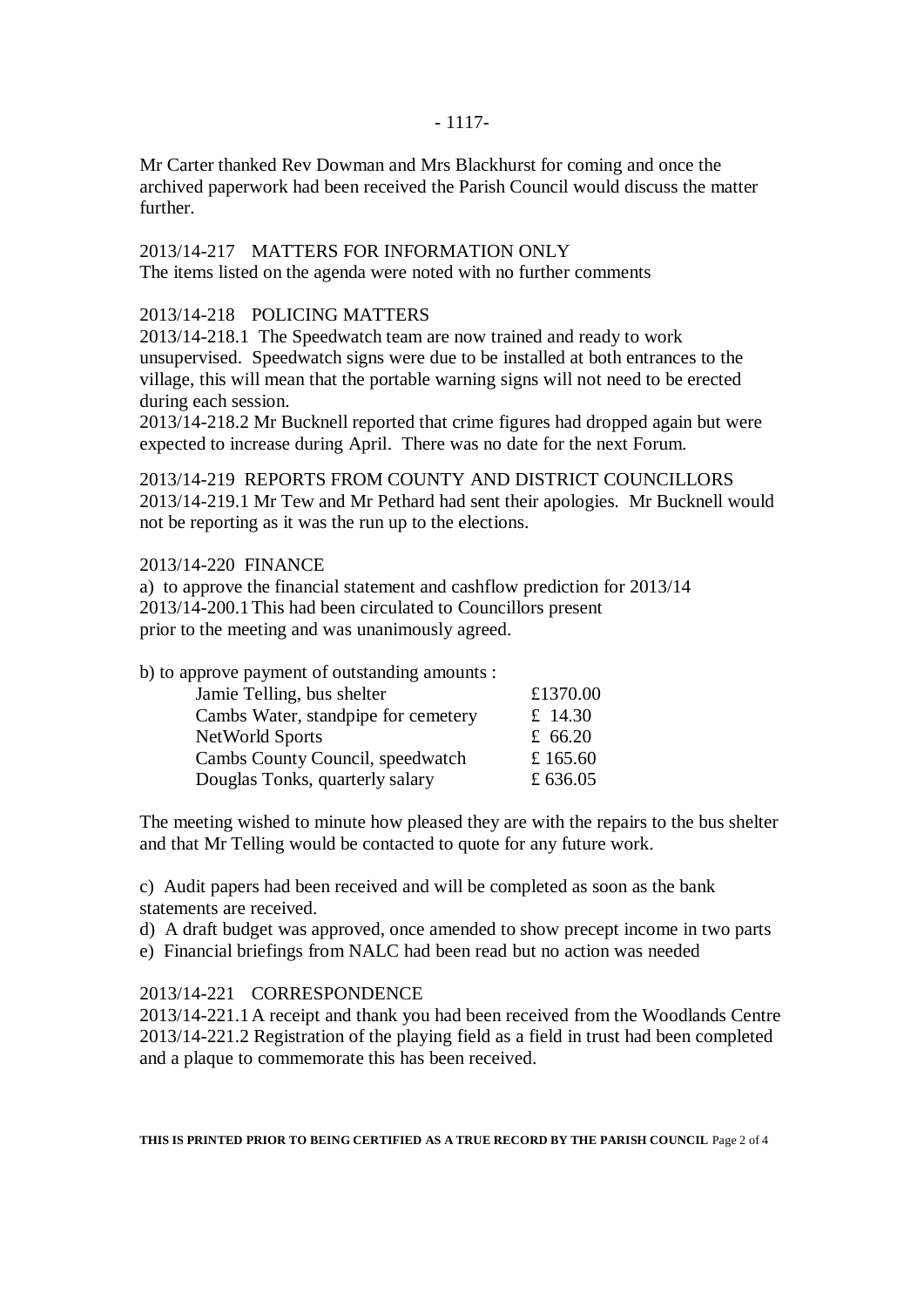#### 2013/14-222 TO CONSIDER ANY PLANNING APPLICATIONS RECEIVED

Mr Bucknell could not participate in discussion or decision on items 1 and 3 2013/14-222.11400207FUL Replacement of two single up and over garage doors on outbuilding with single rolling door. Removal of central pier. Vine House, Church Street, Wistow – approval recommended.

2013/14-222.2 A letter had been received from HDC regarding the potential redevelopment of Wyton Airfield and confirmation that significant thought will be given to how the impact of the increased traffic on the area can be mitigated. As there is no money to spend on roads Highways are being very cautious when consulted on new developments and the impact they will have on traffic.

2013/14-222.3 Tree application 1400403TREE Crown reduce two sycamore trees to previously pruned points, Vine House, Church Street, Wistow – approval recommended.

### 2013/14-223 HIGHWAY WARDEN'S REPORT

 $2013/14-223.1$  A meeting had been held on  $14<sup>th</sup>$  March to discuss the locations of the MVAS with Highways and confirmation of the clearance height of the signs and whether the contractors were licensed to work on the highway was required by. The Clerk would check.

 $2013/14$ -223.2 As a result of an incident on Harris Lane on  $10<sup>th</sup>$  March, the status of the road had been clarified as Public Highway to the new house and unregulated for the rest.

2013/14-223.3 It was agreed to defer appointing a new Highway Warden until the AGM.

#### 2013/14-224 MAINTENANCE ISSUES

2013/14-224.1 Playground – bins to be set, brambles to be removed from hedge, still outstanding – Mr Burton has been asked to carry out work. Following his inspection Mr Hodson reported that the goal area needs levelling and reseeding and the wooden equipment needs to be treated with preservative.

2013/14-224.2 The Clerk was working with Assets and Commissioning regarding streetlights as they had incorrect information for invoicing for maintenance.

2013/14-224.3 Mr Hodson had carried out his inspection and Mr Carter would carry his out early in April to cover for March as well.

2013/14-224.4 Mr Leigh suggested that we should look at moving the notice boards into the bus shelter now that it is complete. He would ask Mr Telling to quote for the work and also ask if he would be interested in painting the playground equipment with preservative.

#### 2013/14-225 NEW PARISH COUNCILLOR

2013/14-225.1 A notice of casual vacancy has been posted and HDC will notify us when we can co-opt. It is likely that this will now be after the elections in May.

**THIS IS PRINTED PRIOR TO BEING CERTIFIED AS A TRUE RECORD BY THE PARISH COUNCIL** Page 3 of 4